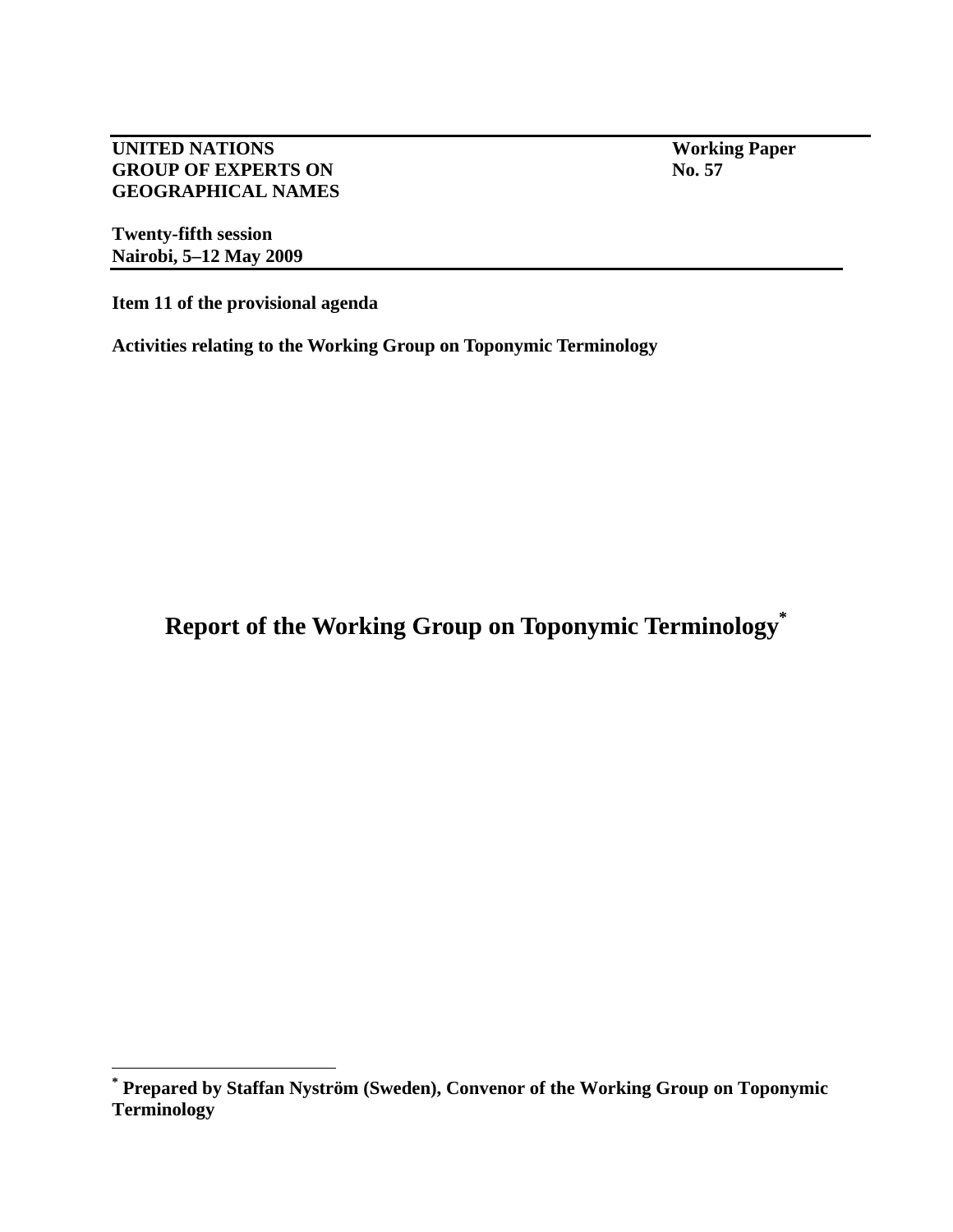The Working Group on Toponymic Terminology met during the Ninth United Nations Conference on the Standardization of Geographical Names  $(9<sup>th</sup> UNCSGN)$  in New York, August 27, 2007. The meeting was attended by 21 experts from 19 countries. The Convenor for the last eighteen years, Mr. Naftali Kadmon (Israel), announced that after having initiated the Working Group in 1989 and chaired it for almost two decades, he wished to step down from the convenorship. Mr. Staffan Nyström (Sweden) had accepted to take over convenorship of the Working Group, which was acknowledged by the experts present. Mr. Kadmon will continue to serve as editor of the "Glossary of Terms for the Standardization of Geographical Names" (printed in 2002).

The Glossary is also published on the UNGEGN website in all the six UN languages (pdf-format). An Addendum with the results from the work carried out by the Working Group since 2002 was published on this website in November, 2007. Part I of the Addendum contains eleven entries in the 2002 Glossary, whose definitions have been amended, from "address" to "underground toponym". Part II contains eleven additional entries with definitions, not included in the 2002 Glossary, from "authorized name" to "transboundary name".

The Working Group met again in Vienna, Austria, on May 22, 2008, in connection with the symposium GeoNames 2008, arranged by the Dutch and German Speaking Division of UNGEGN. This meeting was chaired by Staffan Nyström (Sweden) and attended by 12 experts from eight different countries. On the agenda was a) possible additions to the Glossary ("settlement name", "field name" and "urban name" were terms discussed among others); b) the numbering of the entries in the Glossary and in the Addendum (technical and practical ways of making the Glossary even more useful and more easy to revise and expand in the future were discussed); c) ways to cooperate with the Terminology Group of ICOS (i.e. the International Council of Onomastic Sciences) were discussed. To start with the Terminology Groups of UNGEGN and ICOS decided to hold a joint meeting in Toronto, Canada, during the ICOS Congress in August 2008, and they did.

The two groups met on August  $18<sup>th</sup>$  last year, jointly chaired by Milan Harvalik (Czech Republic) and Staffan Nyström (Sweden). Fourteen other onomasticians were present. ICOS has quite recentley started to elaborate a "List of Key Onomastic Terms", i.e. a list of terms with definitions and – when needed – examples. So far this list is available in English and German. During the meeting in Toronto the two groups discussed – among many other things – the overall purposes of the two terminology lists and also some of the definitions used. It was decided that a more thorough comparison should be made between the to lists in order to pinpoint any interesting discrepancies between them. Such a comparison will be presented in a separate working paper later during this  $25<sup>th</sup>$ UNGEGN session. In addition a joint group was formed and given the task to ensure that information on the ongoing terminology work is conveyed not only within to two groups but also between them. ICOS representatives in this joint group is Richard Coates (United Kingdom), Milan Harvalik (Czech Republic), and Mats Wahlberg (Sweden). From UNGEGN Isolde Hausner (Austria), André Lapierre (Canada) and Staffan Nyström was appointed. The observations made and presented in the Working Paper mentioned above